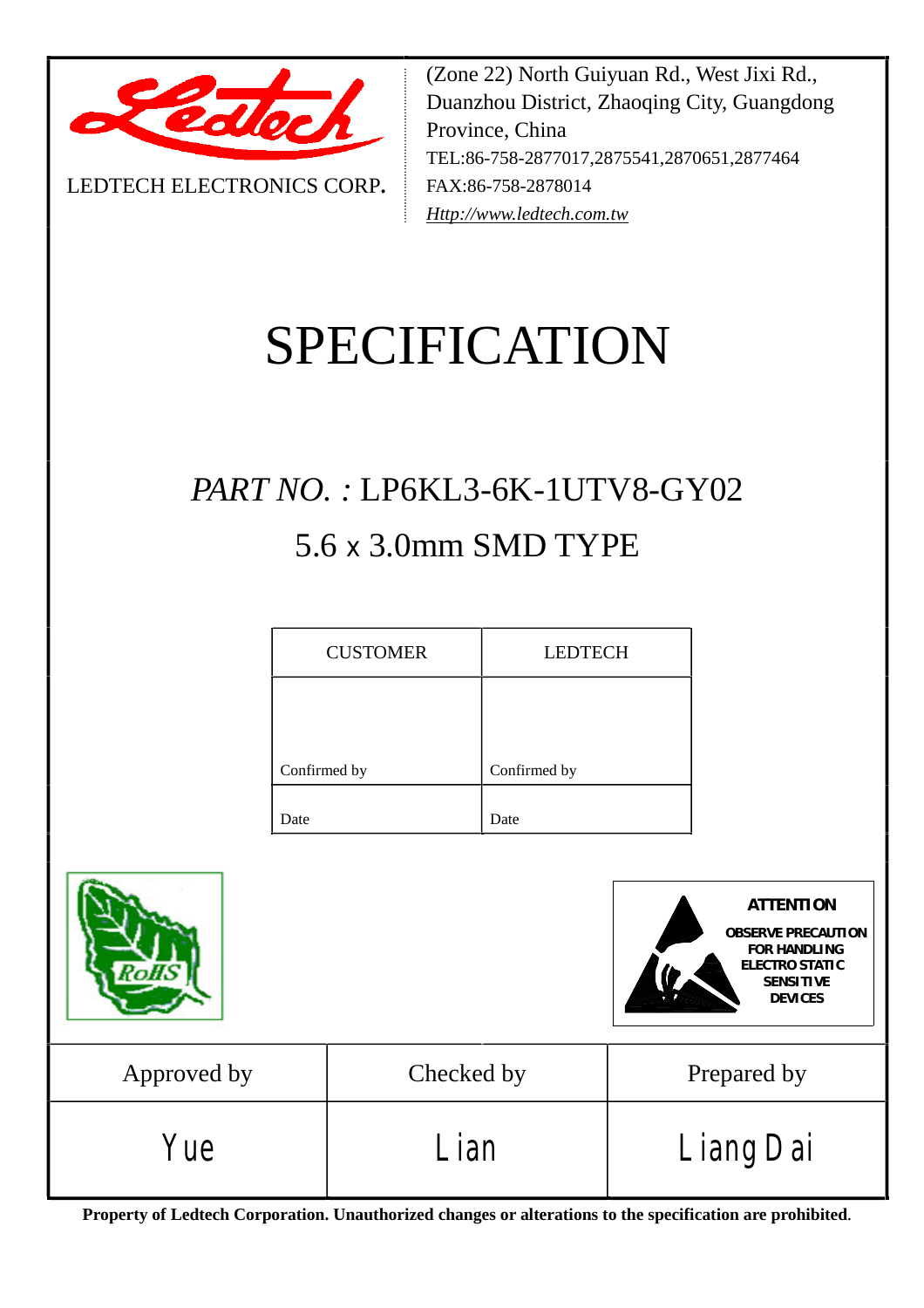

LP6KL3-6K-1UTV8-GY02 5.6 x 3.0mm SMD TYPE

## **Package Dimensions**



## **Description**

|                      | LED Chip |                       |                        |
|----------------------|----------|-----------------------|------------------------|
| Part No.             | Material | <b>Emitting Color</b> | Lens Color             |
| LP6KL3-6K-1UTV8-GY02 | InGaN    | White                 | <b>Yellow Diffused</b> |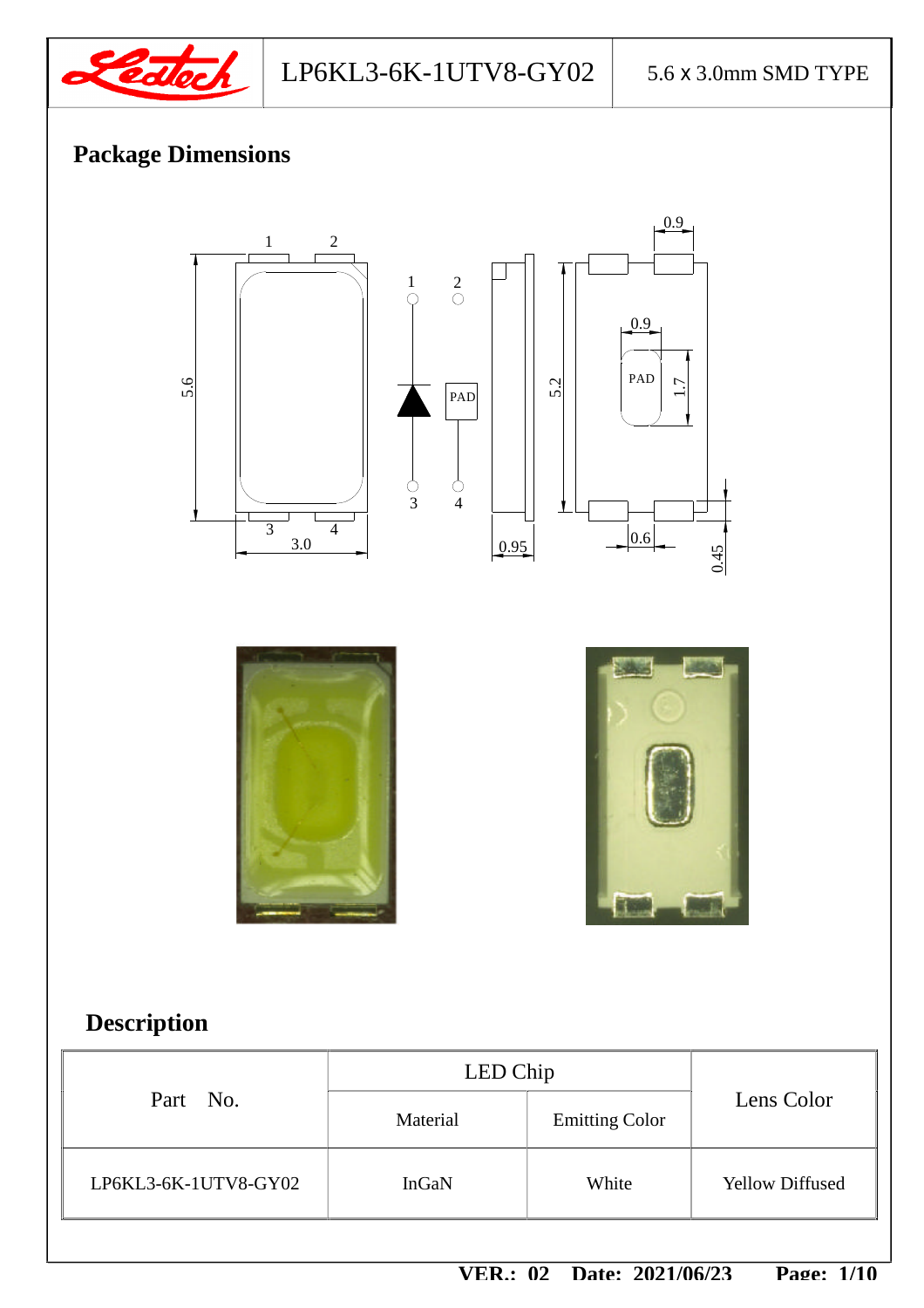

## **Absolute Maximum Ratings at Ta=25**℃

| Parameter                                       | Symbol         | Rating                                        | Unit             |  |
|-------------------------------------------------|----------------|-----------------------------------------------|------------------|--|
| <b>Power Dissipation</b>                        | P <sub>d</sub> | 580                                           | mW               |  |
| Reverse Voltage                                 | $V_r$          | 5                                             | V                |  |
| D.C. Forward Current                            | If             | 180                                           | mA               |  |
| Peak Current(1/10Duty Cycle,0.1ms Pulse Width.) | If $(Peak)$    | 220                                           | mA               |  |
| <b>Junction Temperature</b>                     | <b>Tj</b>      | 115                                           | $\hat{C}$        |  |
| <b>Operating Temperature Range</b>              | Topr.          | $-40$ to $+85$                                | $^{\circ}C$      |  |
| <b>Storage Temperature Range</b>                | Tstg.          | $-40$ to $+100$                               | $\gamma^{\circ}$ |  |
|                                                 | Tsld.          | Reflow Soldering: $260^{\circ}$ C for 10 sec. |                  |  |
| <b>Soldering Temperature</b>                    |                | Hand Soldering: $350^{\circ}$ C for 3 sec.    |                  |  |
| Electric Static Discharge Threshold (HBM)       | <b>ESD</b>     | 2000                                          | V                |  |

## **Electrical and Optical Characteristics:**

| Parameter                    |           | Symbol         | Condition   | Min.         | Typ. | Max.                     | Unit    |
|------------------------------|-----------|----------------|-------------|--------------|------|--------------------------|---------|
| Luminous Flux                |           | $\Phi$ v       | If= $150mA$ | 55           |      | 65                       | lm      |
| <b>Forward Voltage</b>       |           | Vf             | If= $150mA$ | 30           |      | 34                       | V       |
|                              | <b>WO</b> |                | If= $150mA$ | 9000         |      | <b>9500</b>              | K       |
|                              | <b>WP</b> |                |             | 9500         |      | <b>10000</b>             |         |
| <b>Correlated Colour</b>     | WQ        | <b>CCT</b>     |             | 10000        |      | <b>11000</b>             |         |
| Temperature                  | <b>WR</b> |                |             | <b>11000</b> |      | <b>12000</b>             |         |
|                              | <b>WS</b> |                |             | <b>12000</b> |      | <b>13000</b>             |         |
| Color Rendering Index $(Ra)$ |           | <b>CRI</b>     | If= $150mA$ | 70           |      | $\overline{\phantom{a}}$ | Ra      |
| <b>Reverse Current</b>       |           | Ir             | $Vr=5V$     |              |      | 10                       | $\mu$ A |
| <b>Viewing Angle</b>         |           | $2 \theta$ 1/2 | If= $150mA$ |              | 120  |                          | deg     |

Notes: 1.Tolerance of Luminous Intensity is ±15%

2.Tolerance of Forward Voltage is ±0.1V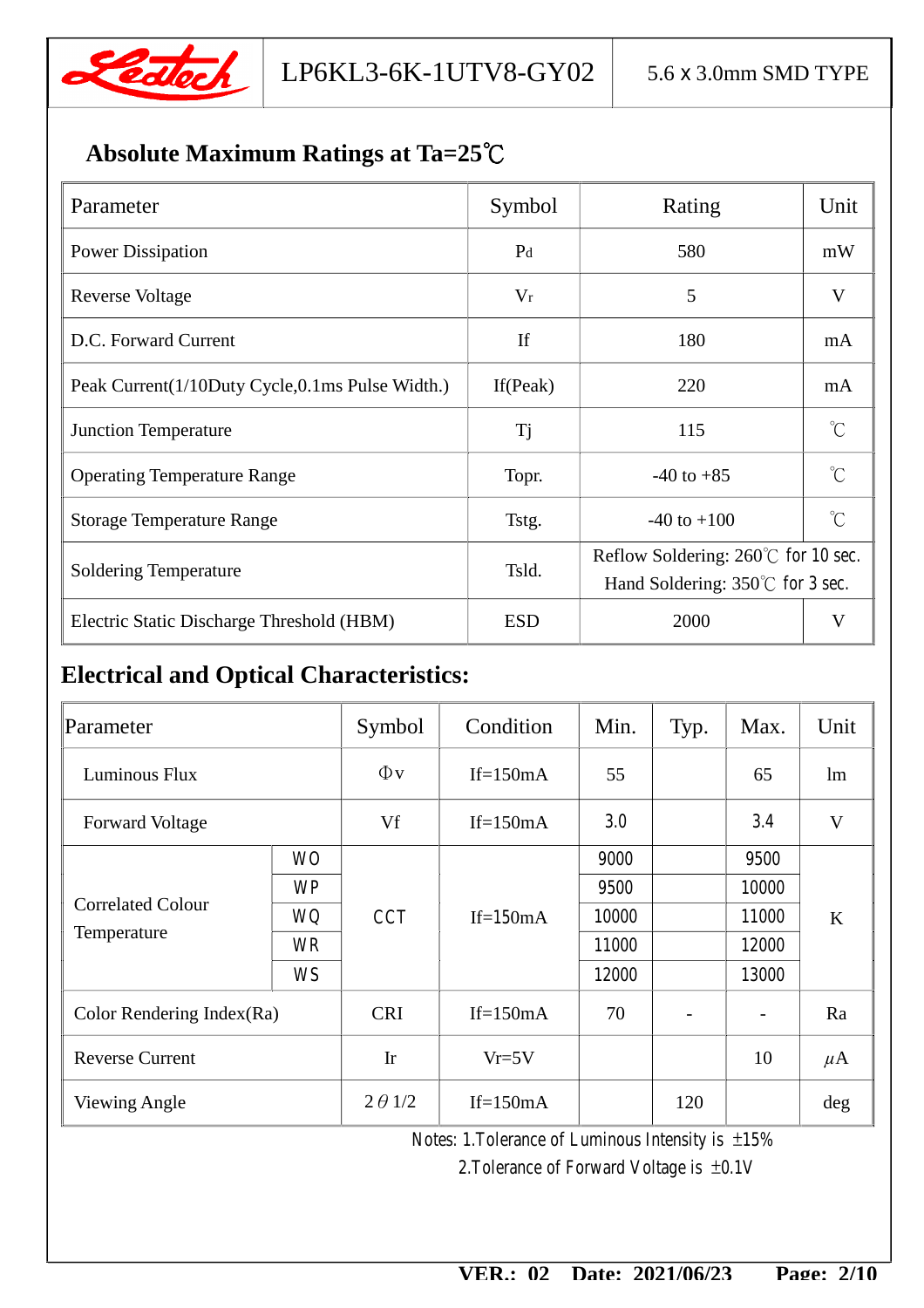

## **Chromaticity Coordinates Specifications for Bin Grading:**

| <b>BiN</b>      | <b>RANK</b> |        | <b>BiN</b> |        |        | <b>RANK</b> |   |        |        |        |        |
|-----------------|-------------|--------|------------|--------|--------|-------------|---|--------|--------|--------|--------|
|                 | X           | 0.2841 | 0.2872     | 0.2905 | 0.2877 |             | X | 0.2877 | 0.2905 | 0.2939 | 0.2913 |
| WO <sub>6</sub> | Y           | 0.2892 | 0.294      | 0.2859 | 0.2813 | WO7         | Y | 0.2813 | 0.2859 | 0.2777 | 0.2735 |
|                 | X           | 0.2814 | 0.2841     | 0.2877 | 0.2852 |             | X | 0.2852 | 0.2877 | 0.2913 | 0.2891 |
| WP <sub>6</sub> | Y           | 0.285  | 0.2892     | 0.2813 | 0.2775 | WP7         | Y | 0.2775 | 0.2813 | 0.2735 | 0.27   |
|                 | X           | 0.2768 | 0.2814     | 0.2852 | 0.2811 |             | X | 0.2811 | 0.2852 | 0.2891 | 0.2852 |
| WQ6             | Y           | 0.278  | 0.285      | 0.2775 | 0.2707 | WQ7         | Y | 0.2707 | 0.2775 | 0.27   | 0.2638 |
|                 | X           | 0.2729 | 0.2768     | 0.2811 | 0.2778 |             | X | 0.2778 | 0.2811 | 0.2852 | 0.2819 |
| WR6             | Y           | 0.2722 | 0.278      | 0.2707 | 0.265  | WR7         | Y | 0.265  | 0.2707 | 0.2638 | 0.2589 |
|                 | X           | 0.2698 | 0.2729     | 0.2778 | 0.2751 |             | X | 0.2751 | 0.2778 | 0.2819 | 0.2794 |
| WS6             | Y           | 0.2674 | 0.2722     | 0.265  | 0.2605 | WS7         | Y | 0.2605 | 0.265  | 0.2589 | 0.2549 |

COLOR RANKS(IF=150mA.Ta=25℃)

Notes:X.Y Tolereanceeach Bin limit is±0.01.

## **Chromaticity Coordinates & Bin grading diabram:**

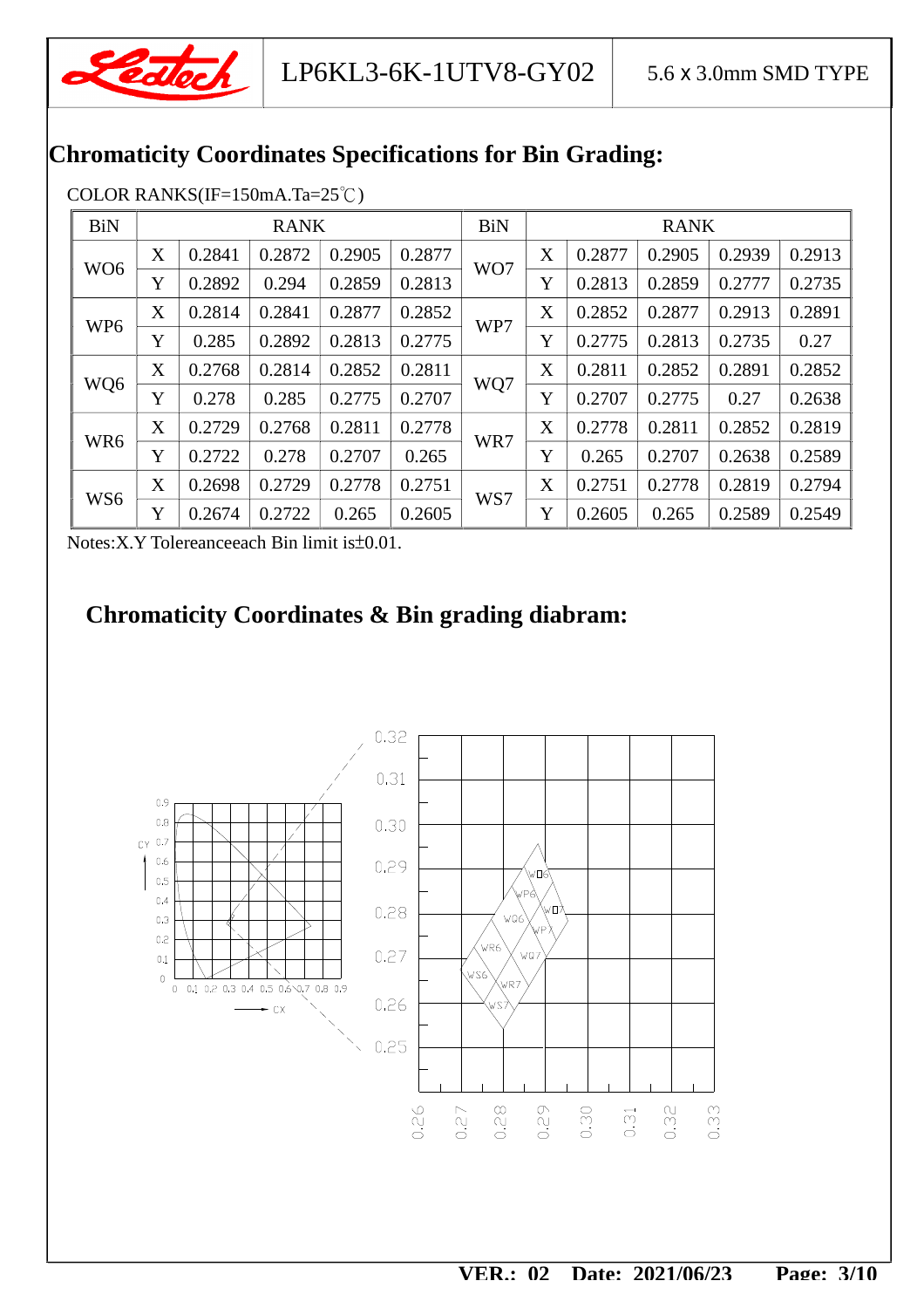



Fig.1 WHITE LED Spectrum VS. WAVELENGTH



Forward Current VS. Applied Voltage Forward Current VS. Luminous Flux



Ambient Temperature VS. Forward Current



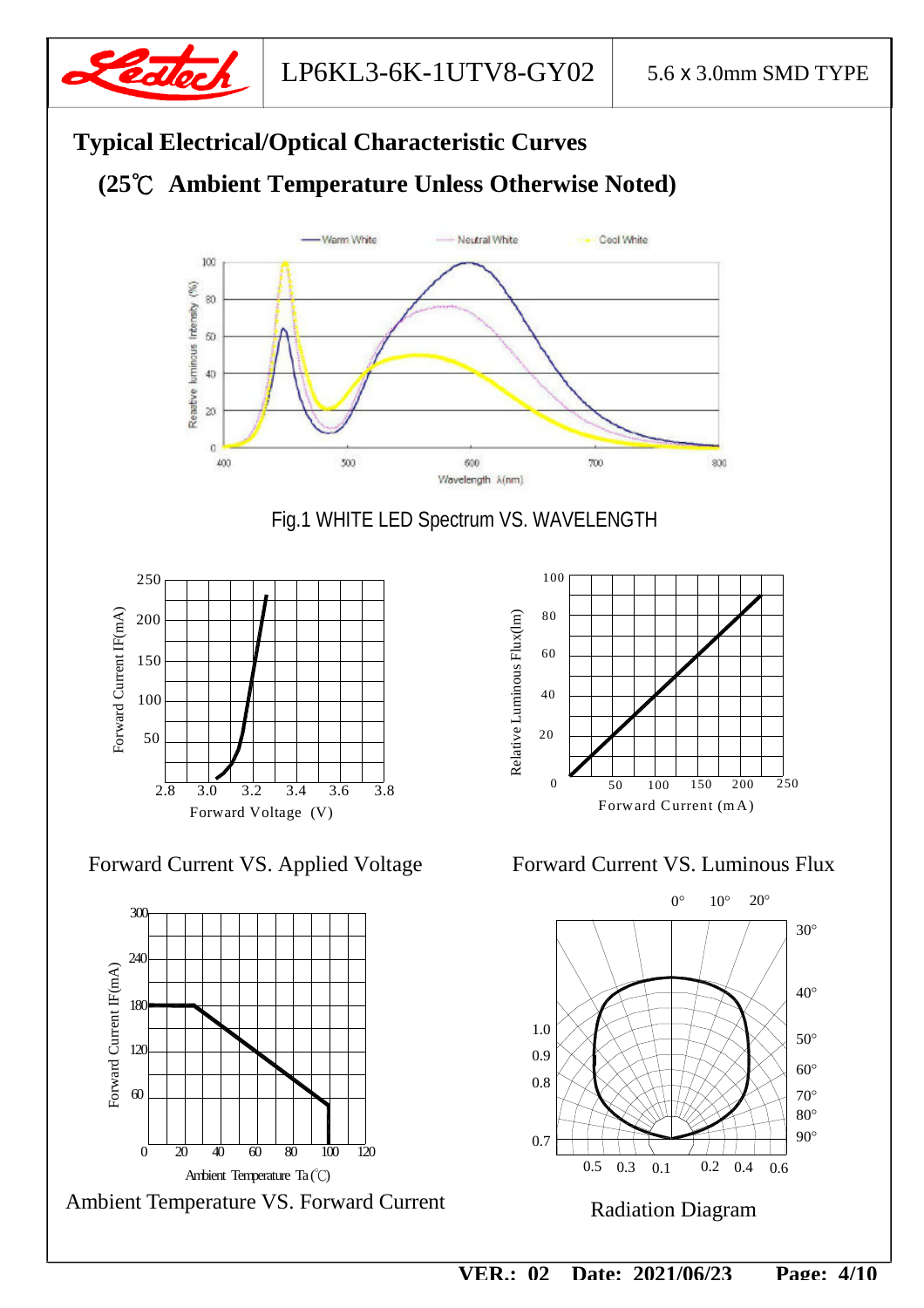

## **Forward Voltage Bin Code List (IF=150mA)**

| Forward Voltage(v) |            |            |  |  |
|--------------------|------------|------------|--|--|
| <b>Bin Code</b>    | <b>MIN</b> | <b>MAX</b> |  |  |
| b <sub>5</sub>     | 3.0        | 3.1        |  |  |
| b6                 | 3.1        | 3.2        |  |  |
| b7                 | 3.2        | 3.3        |  |  |
| b <sub>8</sub>     | 3.3        | 3.4        |  |  |

## **Luminous Intensity Bin Code List (IF=150mA)**

| Luminous $Flux(lm)$ |     |     |  |  |
|---------------------|-----|-----|--|--|
| <b>Bin Code</b>     | MIN | MAX |  |  |
| F2                  | 55  | ы,  |  |  |
| F3                  |     |     |  |  |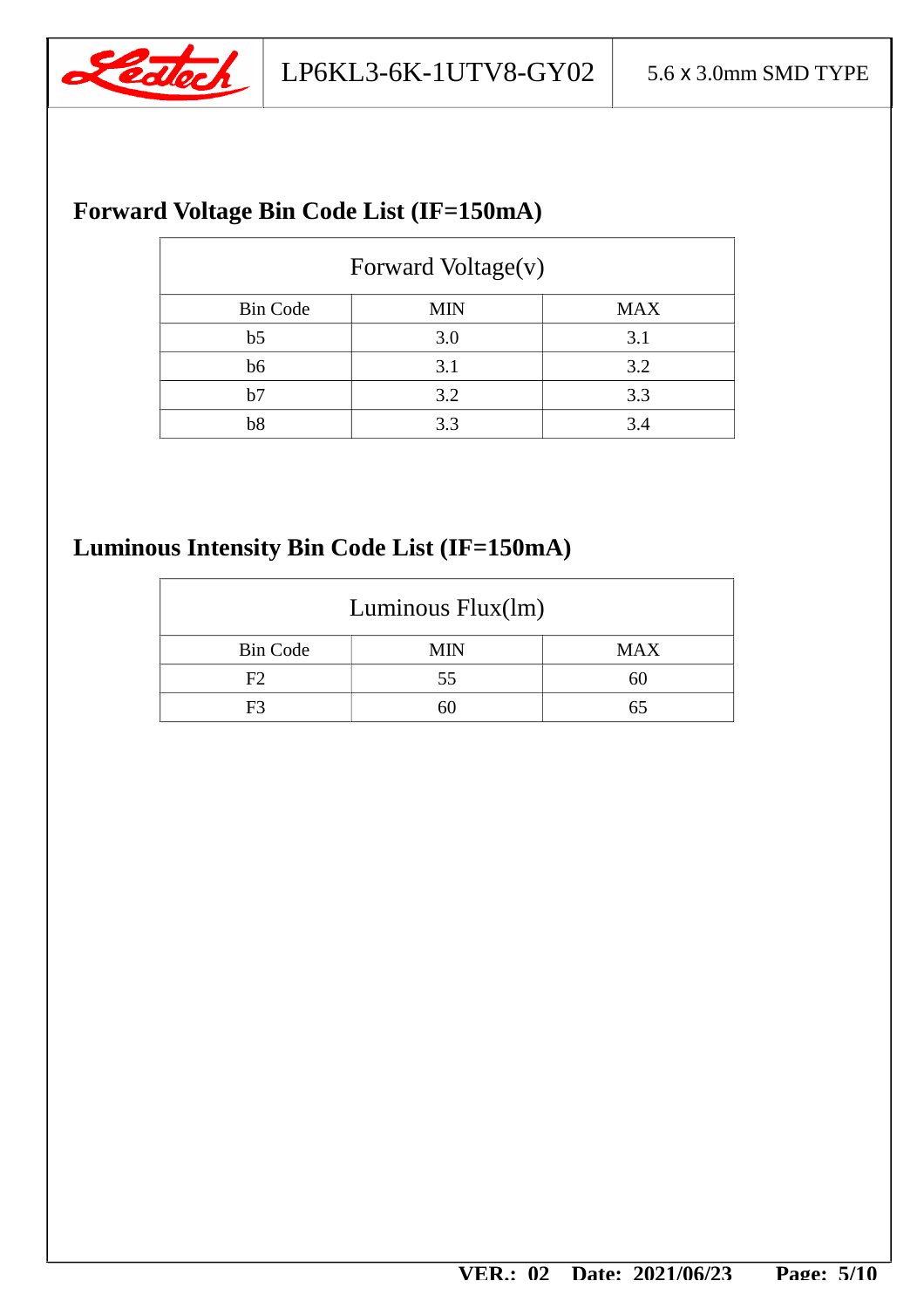

LP6KL3-6K-1UTV8-GY02  $\vert$  5.6 x 3.0mm SMD TYPE

#### PRECAUTION IN USE

#### Storage

**Recommended storage environment** 

**Temperature: 5oC ~ 30oC (41oF ~ 86oF)** 

**Humidity: 60% RH Max.** 

**Moisture measures: Please refer to Moisture-sensitive label on reels package bags.** 

**If unused LEDs remain, they should be stored in moisture proof packages, such as sealed container with packages of moisture absorbent material (silica gel). It is also recommended to return the LEDs to the original moisture proof bag and to reseal the moisture proof bag again. Fold the opened bag firmly and keep in dry environment.** 

#### **Soldering**

| Soldering<br><b>Reflow</b> |                       |                           | <b>Soldering</b><br>Hand |                 |  |
|----------------------------|-----------------------|---------------------------|--------------------------|-----------------|--|
|                            | <b>Lead Solder</b>    | <b>Lead – free Solder</b> |                          |                 |  |
| <b>Pre-heat</b>            | $120 - 150^{\circ}$ C | 180~200°C                 | <b>Temperature</b>       | 350°C Max.      |  |
| <b>Pre-heat time</b>       | 120sec. Max.          | 120sec. Max.              | <b>Soldering time</b>    | 3sec. Max.      |  |
| Peak temperature           | 240°C Max.            | 260°C Max.                |                          | (one time only) |  |
| <b>Soldering time</b>      | 10sec. Max.           | 10sec. Max.               |                          |                 |  |
| <b>Condition</b>           | refer to              | refer to                  |                          |                 |  |
|                            | Temperature-          | Temperature-              |                          |                 |  |
|                            | profile 1             | profile 2                 |                          |                 |  |

**\*After reflow soldering rapid cooling should be avoided. [Temperature-profile (Surface of circuit board)] Use the conditions shown to the under figure.** 

#### <**1 : Lead Solder**><**2 : Lead-free Solder**>



#### **[ Recommended soldering pad design ]**

**Use the following conditions shown in the figure.**

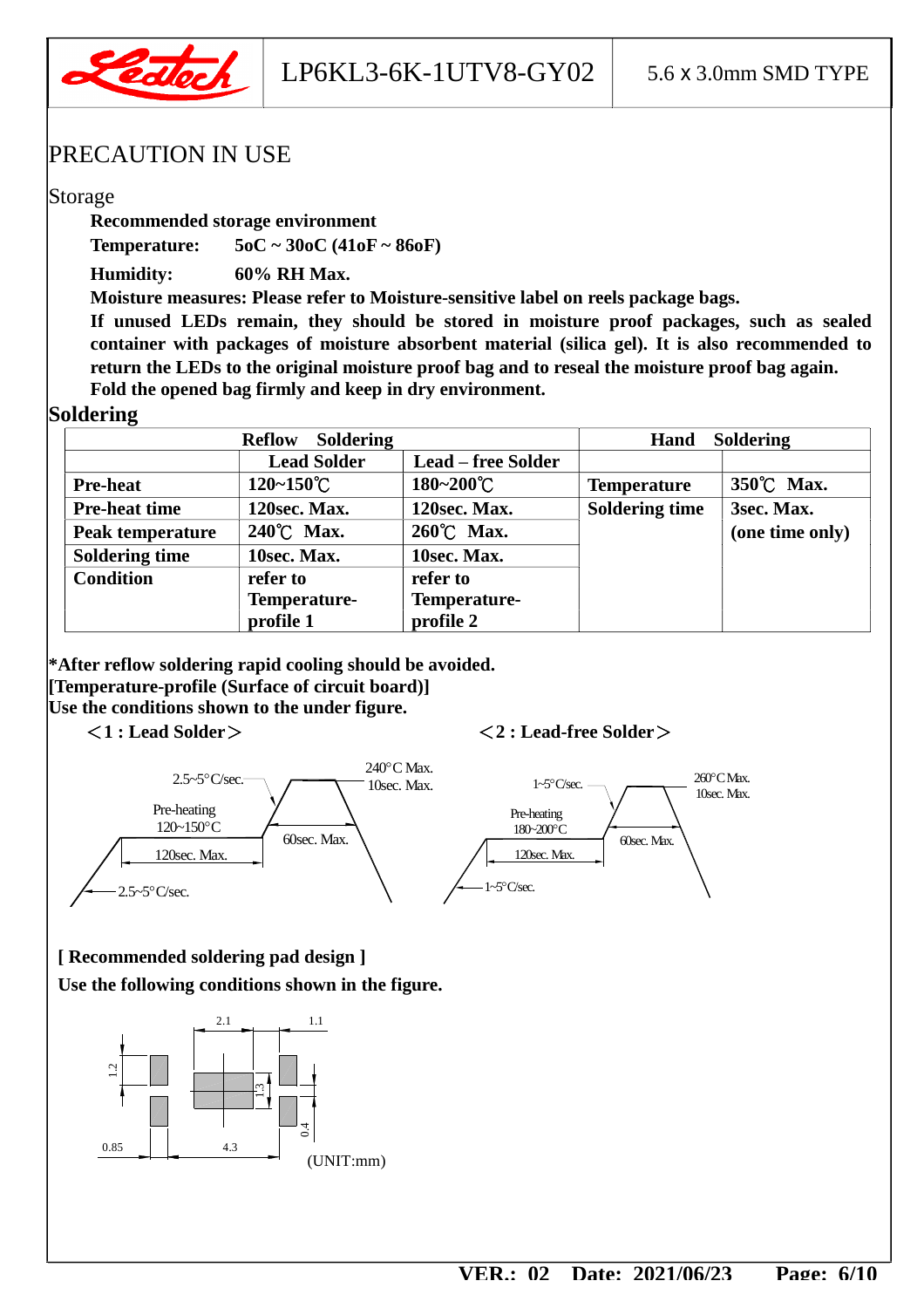

#### **Sulfur-sensitive**

- **There is silver-plated metal part on the inner/outer side of the outer package. If exposed to the condition with corrosive gas, the silver plating surface may go bad, which will affect soldering strength and optical properties. Therefore, after opening it must be kept in a sealed container, etc.**
- **Materials contain sulfur component (gasket, adhesive, etc.) may have bad effects on the surface of the coating, so please do not use such materials in the product.**
- **In cardboard boxes and rubber, even in the atmosphere may contain minute amount of corrosive gases; In addition, the resin material may also contain halogen which has a bad effect on the surface of the coating.**
- **Even if the soldering installation and product assembly finished, by the effect of corrosive gas generated by relative materials of LED and external injected, the coating surface may go bad, so it is necessary to design the product taking into account the above factors.**
- **If requires, it is best to use a silicone washer, but be aware that low molecular silicone may cause the product poor contact.**
- **Keep the product in location where has less temperature change, because moisture condensation would be generated under a condition of strong temperature change.**

#### **DISCLAIMER**

- **1. Our department reserves the right(s) on the adjustment of product material mix for the specification.**
- **2.The product meets our department published specification for a period of twelve (12) months from date of shipment.**
- **3.The graphs shown in this datasheet are representing typical data only and do not show guaranteed values.**
- **4.When using this product, please observe the absolute maximum ratings and the instructions for using outlined in these specification sheets. Our department assumes no responsibility for any damage resulting from the use of the product which does not comply with the absolute maximum ratings and the instructions included in these specification sheets.**
- **5.These specification sheets include materials protected under copyright of our department.**

**Reproduction in any form is prohibited without obtaining our department's prior consent. 6.This product is not intended to be used for military, aircraft, automotive, medical, life sustaining or life saving applications or any other application which can result in human injury or death. Please contact authorized our department sales agent for special application request.**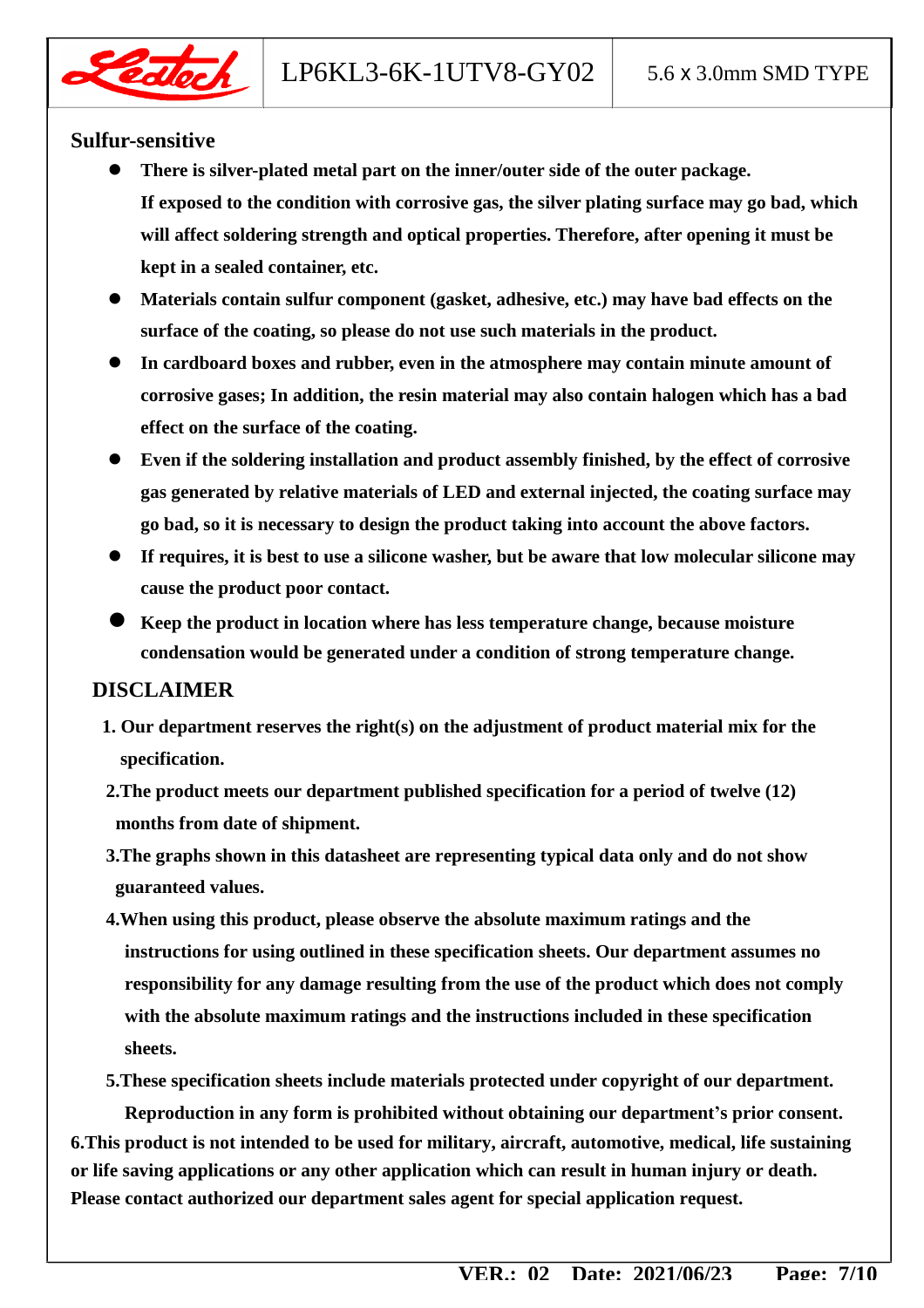

## **Handling of Silicone Resin LEDs**

#### **Handling Indications**

**During processing, mechanical stress on the surface should be minimized as much as possible. Sharp objects of all types should not be used to pierce the sealing compound** 



#### **Figure 1**

**In general, LEDs should only be handled from the side. By the way, this also applies to LEDs without a silicone sealant, since the surface can also become scratched.** 



#### **Figure 2**

**When populating boards in SMT production, there are basically no restrictions regarding the form of the pick and place nozzle, except that mechanical pressure on the surface of the resin must be prevented.** 

**This is assured by choosing a pick and place nozzle which is larger than the LED's reflector area.**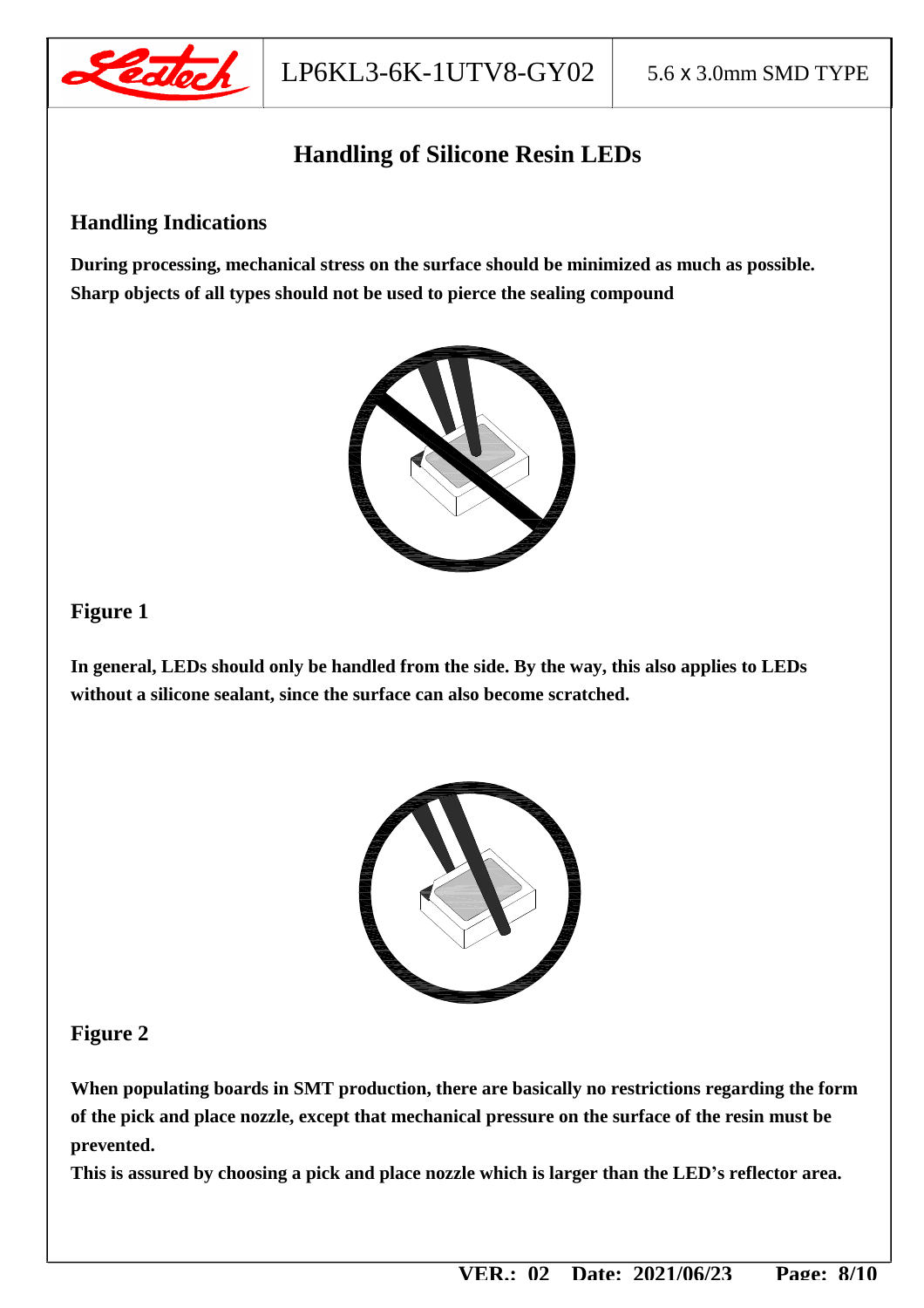

## **Dimensions for Tape (mm)**



#### **Notes**:

- 1.All dimensions are in mm, tolerance is±2.0mm unless otherwise noted.
- 2.Specifications are subject to change without notice.